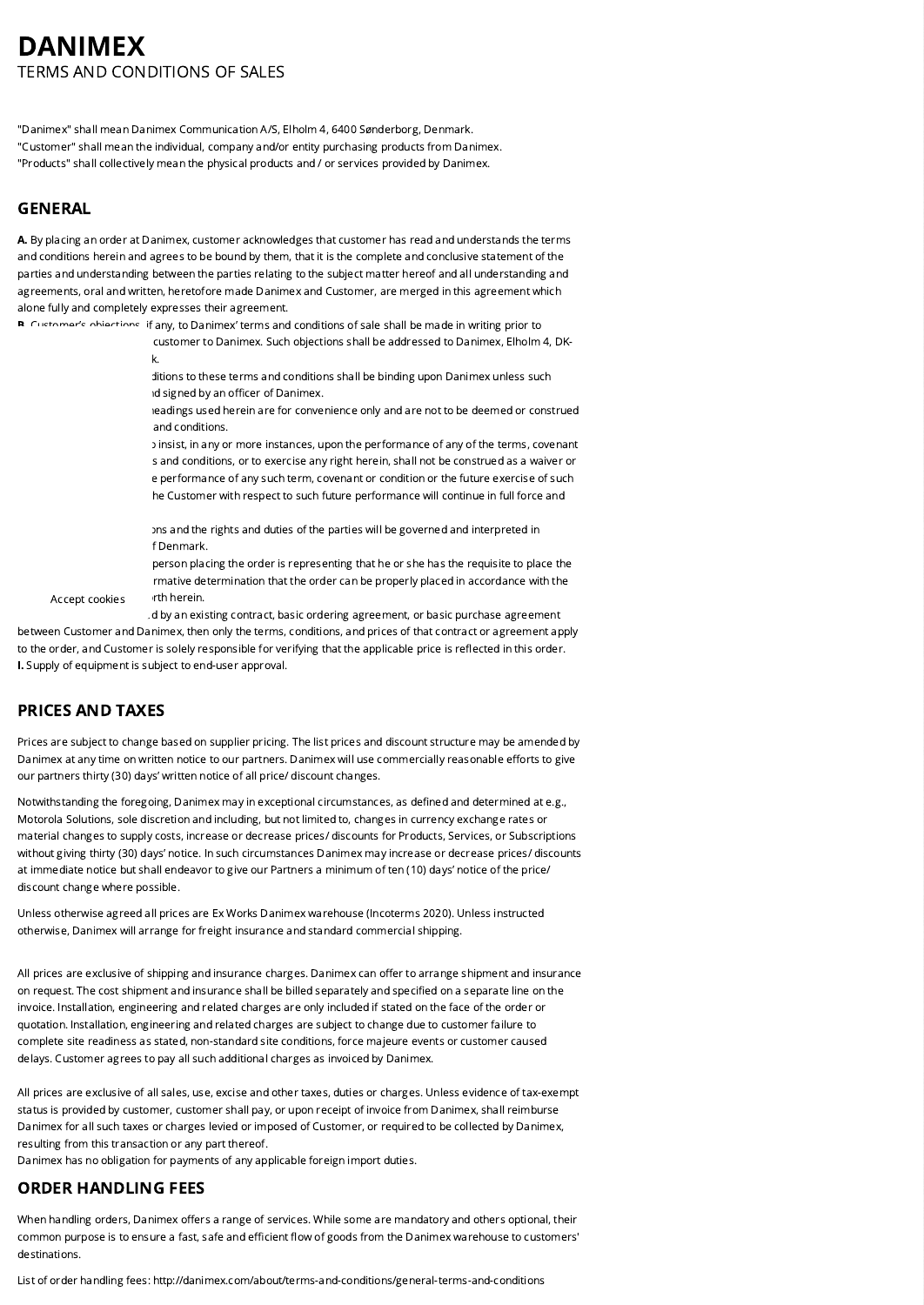# PAYMENT

The customer shall make net payment in such way as Danimex may designate in writing or as reflected on an invoice.

The customer shall pay Danimex on or before the due date.

Danimex reserves the right to apply service charges and interests for overdue payments. In case of late payment of any amount payable by the customer to Danimex, interest shall accrue on late payments at a default interest rate of 1.5% (one and a half percentage) per month, calculated from the due date. Danimex reserves the right to adjust the default interest rate in conformity with any changes in the official European Central Bank deposit rate. Danimex retains full title to all Goods supplied to the customer until full payment has been received by Danimex.

# EXPORT AND RE-EXPORT RESTRICTIONS

Performance and delivery of the equipment, documents, services and software sold and delivered hereunder are subject to export control laws and regulations of the manufacturer's country and approvals by Danimex. The customer shall not re-export the products and technical data delivered hereunder from the country of delivery without fully complying with the regulations set up by the manufacturer.

### :NTS

ible for obtaining any necessary import licenses into the country of delivery. Danimex delivery, affidavits of origin, and other information under its control which is import products.

# **ND ENGINEERING**

#### nstall services

esponsibility for the integrity of any existing equipment unless otherwise specified. : customer to ensure the job site is free of hazardous materials prior to mobilization of

Accept cookies

e installation services in accordance with Danimex' normal installation practices. standard acceptance testing in the installed products and the customer may monitor

ion thereof, as described above, Danimex shall notify customer that the product(s) has been installed and operates in accordance with specifications. The date of such notification shall be the

installation date.

Danimex may at its sole discretion use subcontractors to provide installation services.

The customer shall, at its expense, on the signing of this agreement, and at all times thereafter during the period of providing services hereunder be responsible for the following, including site preparation and clean-up.

a. Allow employees or agents of Danimex free access to premises and facilities where the services are to be provided at all hours consistent with the requirements of the activity.

b. Obtain all necessary local, state and federal construction and work permits as required to do the work, unless otherwise specified.

c. Obtain and secure pre-construction, conditional use documentation and environmental impact study approvals, unless otherwise specified.

d. Provide secure and appropriate storage for all equipment at warehouse and construction site.

e. Provide insurance for equipment until on customer site.

#### B. Surveys and calculations

When Danimex performs reliability calculations or paper studies based solely on information supplied by or on behalf of the customer, it is understood that these are done for budgetary purposes only and are not to be construed as an installable design.

Danimex performs frequency planning based on the provided data at the time of the study. Danimex shall not be responsible for any interference cases that arise due to errors or omissions in such data.

Danimex shall not be responsible for any installations if Danimex has not performed a site survey or for changes in system design after the field survey is completed, such as:

- a. Any changes in system design
- **b.** Any movement in site locations
- c. Buildings or other structures that can affect the system performance
- d. Any disturbance of the terrain which may cause blockage or reflections
- e. Additional frequency interference sources
- f. Installation of non-Danimex radio equipment

# EXCUSABLE DELAY

Danimex shall be excused from performance under the purchase order and not be liable to customer for delay in performance attributable in whole or in part to any cause beyond its reasonable control, including but not limited to, actions or inactions of government whether in its sovereign or contractual capacity, judicial action, war, civil disturbance, insurrection, sabotage, act of a public enemy, labour difficulties or disputes, failure or delay in delivery Danimex suppliers or subcontractors, transportation difficulties, shortage of energy, materials, labour or equipment, accident, fire, flood, storm or other act of God, or customer's fault or negligence.

In the event of an excusable delay, Danimex shall make reasonable efforts to notify customer of the nature and extent of such a delay and Danimex will be entitled to a schedule extension on at least a day-for-day basis. In the event of customer's fault or negligence Danimex will also be entitled to an equitable adjustment in the price of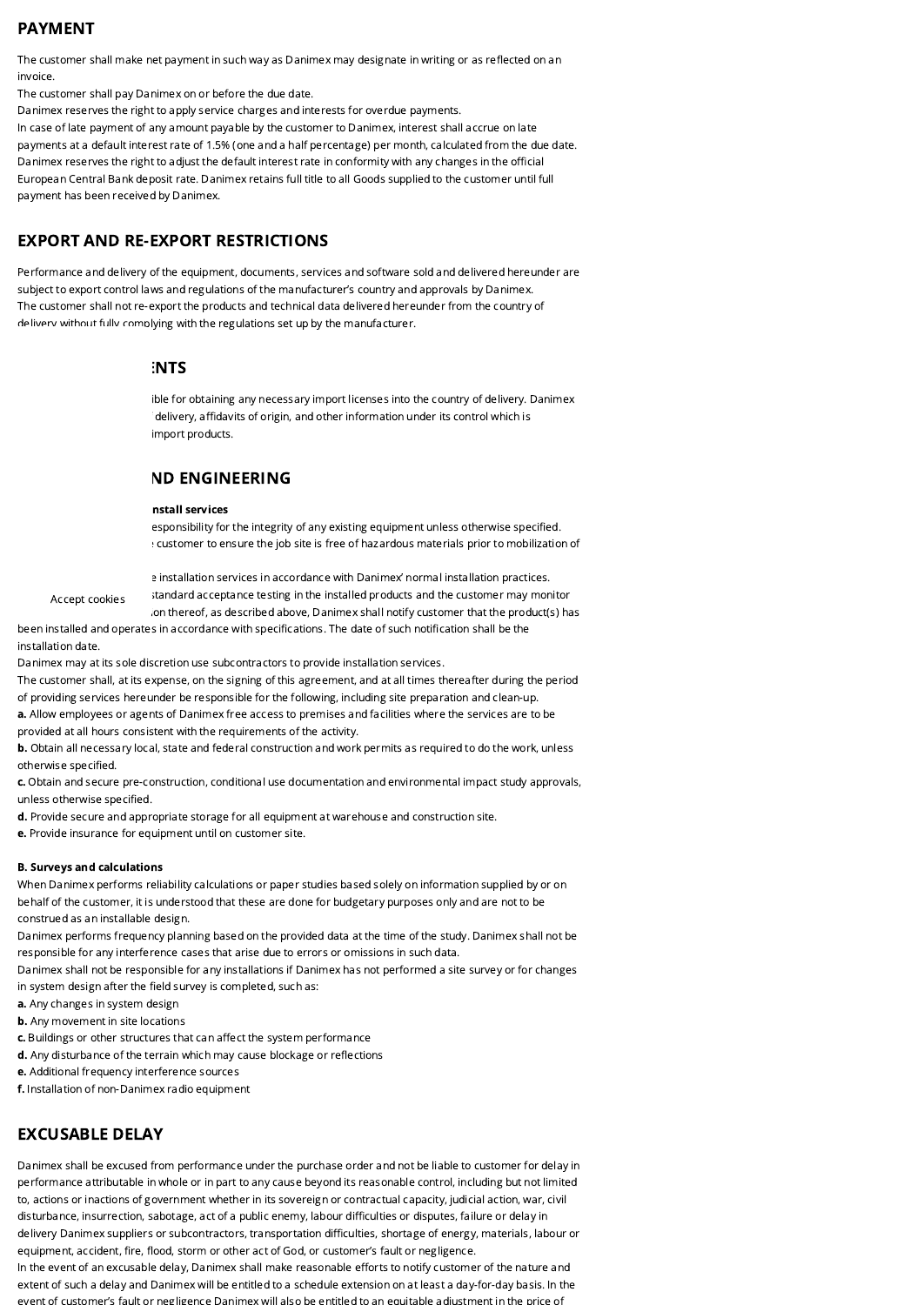e e t o custo e se au tro do custo e se au tab e adjust e termento e adjusta e termento e adjusta e termento e this contract.

## CANCELLATION AND TERMINATION

Cancellation of the purchase order will be accepted only with the specific written approval of Danimex and shall be subject to cancellation charges.

Customer is to reimburse Danimex with any cost affected with returning goods, both freight and manufacturers reimbursement.

Returned goods will only be accepted if returned in unused condition, in original, undamaged packaging and the minimum charge will be 25%.

### THE DANIMEX LOGO AND TRADEMARK

The Danimex name and logo are proprietary trademarks of Danimex and its associated companies. Customer shall have no right, without the express written consent of Danimex, to use any marks, names, slogans or designations of Danimex in the sale, lease or advertising of any products or services purchased at Danimex.

#### LIMITATION OF LIABILITY

Accept cookies

to Partners the continued availability of any of the Products, and Partners hereby x and Motorola Solutions from liability for any loss or damage to partners arising out failure of Motorola Solutions to accept or fulfill any orders due to particular product ict unavailability. In the event of shortages because of economic, manufacturing, or nder-stands and agrees that Motorola Solutions, in its sole discretion, may allocate ers, distributors and other customers.

Intract, the injured party shall be entitled to claim compensation from the guilty party irect consequence of the breach to the extent that the guilty party could reasonably be this loss when the contract was entered into and bearing in mind the circumstances he have could result from the breach.

II be entitled to claim compensation if the breach is caused by circumstances beyond irsuant to section "Circumstances beyond the parties' control" below.

ble for any consequential loss, loss of profits or any other indirect loss suffered by the ayed delivery or defects in the subject of sale. Nor can Danimex be held liable for e the invoice amount exclusive of value-added tax.

The Customer cannot be held liable for any loss suffered by Danimex as a result of him being unable to use the liquidity which Danimex was expecting to receive on payment of the purchase price, except for interest as mentioned in section "Payment" above.

### CIRCUMSTANCES BEYOND THE PARTIES' CONTROL

Circumstances which preclude any claim for compensation and postpone the delivery date and/or payment date exist when breach of contract is caused by an obstacle beyond the control of the party in question which he could not reasonable be expected to have taken into consideration or avoided at the time of entering into the contract, nor could reasonably be expected to have overcome.

The party whose ability to perform the contract is affected by an obstacle as set out above shall inform the other party in writing thereof without undue delay, specifying the consequences of the obstacle in relation to his ability to perform the contract. Failure to do so shall oblige him to compensate the other party for the loss resulting from the other party not receiving such timely notification.

# LIABILITY FOR DAMAGE TO PROPERTY CAUSED BY THE PRODUCTS

The Customer shall indemnify and hold Danimex harmless to the extent that Danimex incurs liability towards any third party in respect of any damage for which Danimex is not liable towards the Customer.

Danimex shall not be liable for loss or damage caused by the Products

a) to any (movable or immovable) property where the damage occurs while the Products are in the Customer's possession, or

b) to products manufactured by the Customer or to products of which the Customer's products form a part or for loss or damage to any property, where the damage is caused by these products because of properties in the Products.

Danimex shall under no circumstances be liable for loss of production, loss of profit or any other consequential economic loss.

The above limitation in Danimex' liability shall not apply where Danimex has been guilty of gross negligence. If a claim for loss or damage as described in this clause is raised by a third party against either party to the contract, the latter shall forthwith notify the other party thereof.

Danimex and the Customer shall be mutually obliged to let themselves be summoned to the court or arbitral tribunal which examines claims against either of them, where the claim is based on damage alleged to have been caused by the Products. The liability as between Danimex and the Customer shall, however, always be settled by arbitration in accordance with the following clause.

# DISPUTES. APPLICABLE LAW

Disputes arising out of or in connection with the contract shall not be brought before the court but shall be finally settled by arbitration in accordance with the law on arbitration applicable in Denmark.